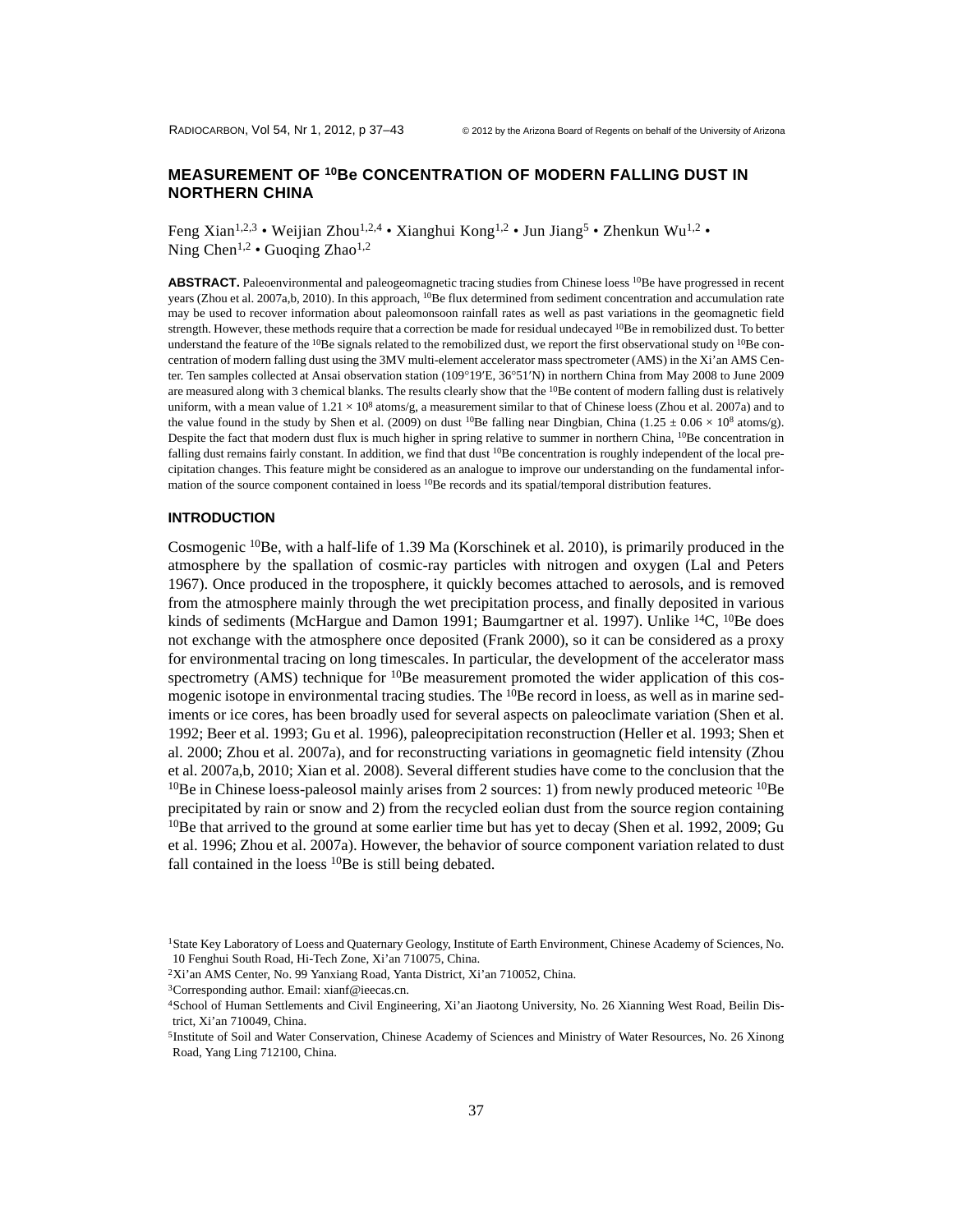## 38 *F Xian et al.*

Some studies indicated that this recycled <sup>10</sup>Be signal in loess was closely related to the dust flux; it could fluctuate dramatically depending on significant variations in the loess dust flux due to glacialinterglacial climatic changes (Gu et al. 1996; Shen et al. 2000), while later studies have suggested that the  $10Be$  concentration in recycled dust is constant, and thus independent of dust flux (Zhou et al. 2007a; Xian 2007; Xian et al. 2008). The latter argument was made on the basis that the dust falling on the Loess Plateau has been derived from a broad area including the Gobi and Taklimakin deserts, during which substantial mixing occurs, reducing variations in  $^{10}$ Be concentration. The present study is aimed at verifying this assertion of constancy.

We know that the eolian Chinese loess is controlled by the Siberia-Mongolia high-pressure system, which dominates the winter monsoon dynamics and controls the main dust source for loess deposit in the downwind regions (An et al. 1990, 1991). Therefore, the  $^{10}$ Be concentration measurement study on the modern falling dust process in Chinese Loess Plateau can potentially provide some fundamental information about the source <sup>10</sup>Be distributions. There have been several previous studies of  $10$ Be concentration in the falling dust process. Shen et al. (1992) measured  $10$ Be concentration data of about  $2.60 \times 10^8$  atoms/g from a single sample collected from Jinan taken in April 1984. Gu et al. (1996) reported  $10B$ e concentration data from 3 falling dust events sampled from Longxi in August 1983, with values ranging from 1.41 to  $2.53 \times 10^8$  atoms/g. Shen et al. (2009) recently reported additional falling dust 10Be concentration data from Xifeng (April and August 1999), Dingbian (winter 1999), Huanxian (April and August 1999), Beijing (April 2006), and Ningbo (April 2007). The highest value reported by Shen et al. (2009) is  $\sim$ 14.83  $\times$  10<sup>8</sup> atoms/g in Ningbo, and the lowest value is  $1.25 \times 10^8$  atoms/g in Dingbian. These efforts have undoubtedly contributed to our knowledge on the falling dust <sup>10</sup>Be spatial distribution; however, there is little available continuous data on <sup>10</sup>Be in falling dust, because only a single month was selected for sampling in these studies.

In our study, we collected airborne dust from the Ansai research station of soil and water conservation in the northern Chinese Loess Plateau, to conduct continuous observation studies on the modern falling dust process. We intend to establish a long-standing system for routine observation and  $^{10}Be$ tracing studies. The present paper reports the method for modern dust sampling and preliminary results of high-precision <sup>10</sup>Be concentration measurement of 10 samples with monthly resolution in 2008 and 2009 using the 3MV multi-element AMS in the Xi'an AMS Center.

## **METHODS**

#### **Sampling and Measurements**

The Ansai station (36°51'N, 109°19'E) for dust sampling is located in a typical deeply incised hilly terrain of the northern Chinese Loess Plateau with an altitude ~1200 m. The mean annual temperature and precipitation is about 8.8  $\degree$ C and 500 mm, respectively. This site is close to the transitional zones of the Mu Us Desert and the Loess Plateau, and is optimal for measuring variations in <sup>10</sup>Be concentrations of falling dust. To ensure the sample quality, a computer automated sampling system was used to collect the modern falling dust samples (see Figure 1).

This specific system consists of 2 independent hermetic barrels (~40 cm diameter), designed to collect the falling dust and rainfall samples, respectively. During the dry days, one of the barrels is used to collect the falling dust continuously unless rainfall is coming, whereas the other is automatically opened for collecting rainfall samples. We note that this system is adapted to the severe field environment, even for temperatures ranging between –50  $\degree$ C and 9  $\degree$ C, and subject to strong wind conditions. In this paper, 10 dust samples from May 2008 to June 2009 were collected for  $10Be$  concentration measurement studies.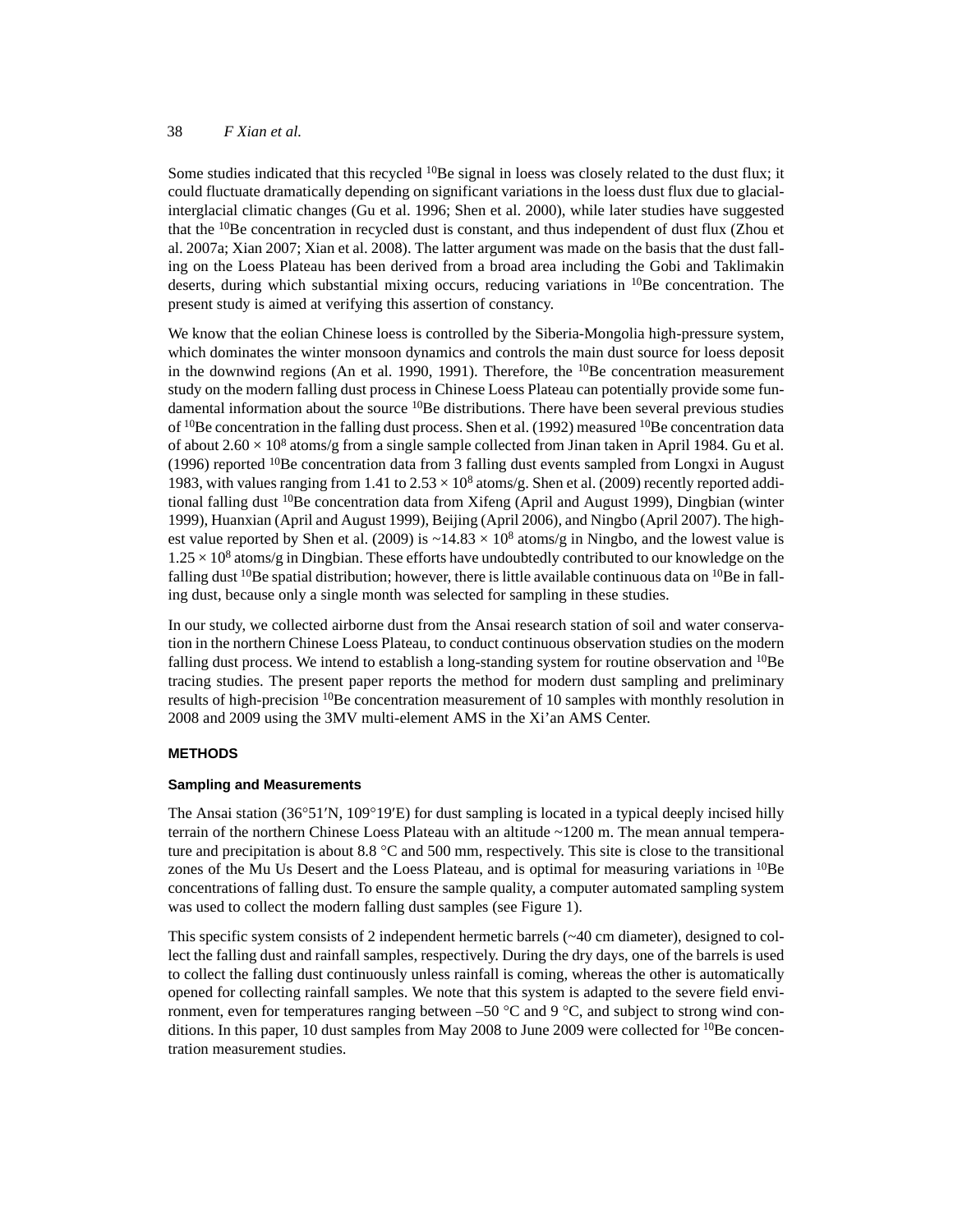

Figure 1 Map showing the location of Ansai study sites and the automated sampling system. The shaded area on the map shows the broad feature of the Chinese Loess Plateau. As for sample collection, 2 independent hermetic barrels are auto-controlled to take the modern dust and precipitation samples, respectively.

# **Chemical Pretreatment and 10Be Measurements**

Chemical pretreatment for BeO samples of modern dust is conducted in the Xi'an AMS center using a process similar to that used for loess by Zhou et al. (2006). Compared with the procedure reported by Shen et al. (1992), several optimized procedures, such as leaching and cation resin exchange, are adopted to chemically separate the isobar 10B. This new method allows us to easily determine the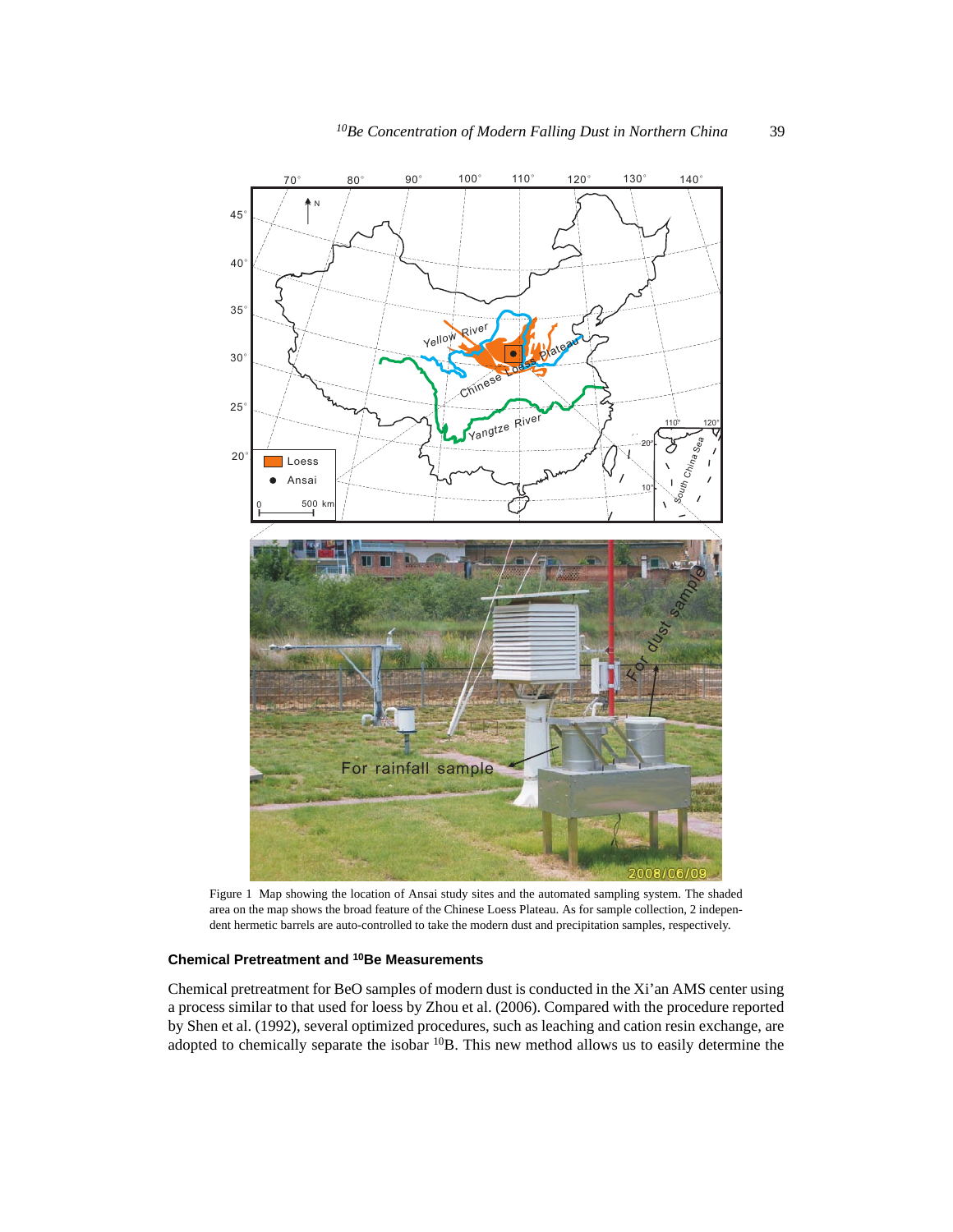leaching curves of  $10B$  and  $10Be$  for every sample. Be appears after the third column volume of 10 mL 1N HCl, and the B has been leached in the first 3 column volumes. In addition, a simple automatic system comprised of a computer-controlled driven pump is used to control the column elutant volumes. Detailed information for <sup>10</sup>Be chemical pretreatment is given in Zhou et al. (2007c).

Using this procedure, a total of 10 BeO samples together with 3 chemical blanks were prepared.  $10$ Be measurements were made on the 3MV accelerator mass spectrometer (AMS) in Xi'an. This instrument is capable of very high-precision  $^{10}$ Be analysis, with a low background  $^{10}$ Be/ $^{9}$ Be ratio of  $3.65 \times 10^{-15}$  (occasionally as low as  $1.00 \times 10^{-15}$ ) (Zhou et al. 2007c). To ensure high precision of the <sup>10</sup>Be analysis and minimize random errors, each sample is measured 10 times. These results are shown in Table 1, along with measurements on chemical procedural blanks.

Table 1 Measured  ${}^{10}Be/{}^{9}Be$  ratios of the falling dust samples from Ansai and compared with the chemical blanks at 2.5MV terminal voltage.

|          | Sample       |                  | 9Be     | 10Be/9Be     | Standard<br>deviation | <sup>10</sup> Be concentration |
|----------|--------------|------------------|---------|--------------|-----------------------|--------------------------------|
| Sample # | type         | Time             | charge  | $(10^{-12})$ | $(10^{-14})$          | $(10^8 \text{ atoms/g})$       |
| XAB-2419 | <b>Blank</b> |                  | 0.00028 | 0.02         | 0.33                  | __                             |
| XAB-2501 | Dust         | May 2008         | 0.00031 | 1.16         | 2.11                  | 1.16                           |
| XAB-2502 | Dust         | <b>July 2008</b> | 0.00040 | 0.42         | 2.07                  | 0.91                           |
| XAB-2504 | Dust         | Aug 2008         | 0.00039 | 0.22         | 1.59                  | 1.40                           |
| XAB-3673 | Dust         | Sept 2008        | 0.00022 | 0.23         | 0.62                  | 1.44                           |
| XAB-3665 | Dust         | Jan 2009         | 0.00018 | 0.04         | 0.51                  | 1.03                           |
| XAB-3666 | Dust         | Feb 2009         | 0.00037 | 0.22         | 0.44                  | 1.13                           |
| XAB-3667 | Dust         | Mar 2009         | 0.00029 | 0.17         | 0.33                  | 1.18                           |
| XAB-3668 | Dust         | Apr 2009         | 0.00035 | 0.31         | 1.09                  | 1.26                           |
| XAB-3669 | Blank        |                  | 0.00042 | 0.01         | 0.05                  |                                |
| XAB-3670 | Dust         | May 2009         | 0.00028 | 0.43         | 0.99                  | 1.45                           |
| XAB-3671 | <b>Blank</b> |                  | 0.00043 | 0.01         | 0.08                  |                                |
| XAB-3672 | Dust         | June 2009        | 0.00025 | 0.19         | 1.54                  | 1.20                           |

The results show that the measured ratios ( $^{10}Be/^{9}Be$ ) of 3 chemical procedural blanks are about 2  $\times$  $10^{-14}$ ,  $1 \times 10^{-14}$ , and  $1 \times 10^{-14}$ , respectively, with an average of  $1.3 \times 10^{-14}$ . The 10 dust BeO samples compare well with previous measurements on Luochuan loess measured at the VERA AMS laboratory in Vienna and NSF-AMS in Tucson (Zhou et al. 2007a). Therefore, the obtained modern falling dust  $^{10}$ Be signals can be considered a robust value for  $^{10}$ Be concentration in the recycled dust component of Chinese loess.

#### **SUMMARY AND DISCUSSION**

Figure 2a shows the average mass-corrected  $^{10}$ Be concentrations of modern falling dust samples from Ansai station during 2008 and 2009. The mean value is  $1.21 \times 10^8$  atoms/g, which is similar to that found in loess especially during the glacial stages (Shen et al. 2000; Zhou et al. 2007a), and the adjacent Dingbian falling dust <sup>10</sup>Be concentration (1.25  $\pm$  0.06  $\times$  10<sup>8</sup> atoms/g) reported by Shen et al. (2009). The calculated relative standard deviation (RSD), which is the ratio of the standard deviation (SD) with its mean value, is  $\sim$ 13%, suggesting that the dust <sup>10</sup>Be signal is relatively uniform on seasonal scales. Previous studies have proven that spring (March–May) is the season with the most frequent and strong dust storms in China (Zhang et al. 2003; Liu et al. 2004). However, there is no apparent seasonal variation in  $^{10}$ Be concentration in falling dust. This suggests that the  $^{10}$ Be concentration in modern falling dust is quasi-homogeneous on the seasonal scale at least.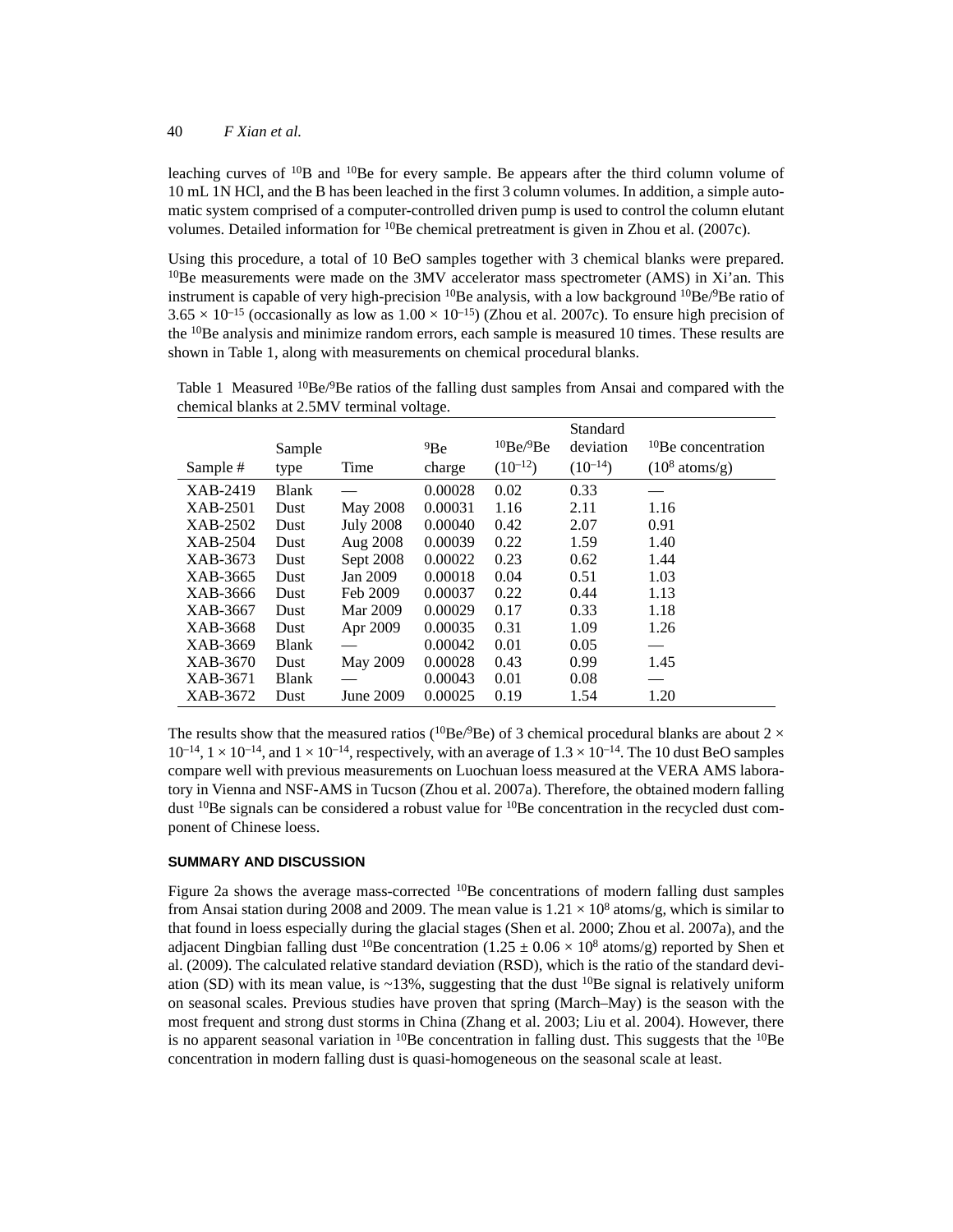

Figure 2 The mass-corrected <sup>10</sup>Be concentration of falling dust in Ansai compared with the local observed precipitation. (a) The <sup>10</sup>Be concentration of the dust in Ansai, with a mean value of  $1.21 \times 10^8$  atoms/g and a relative standard deviation (RSD) of about 13%, suggesting that the signal is relatively uniform on a seasonal scale. (b) The observed local precipitation is of high seasonal variability in Ansai. The relative standard deviation (RSD) is >80%. (c) The correlation analysis between falling dust <sup>10</sup>Be concentration and local precipitation, showing that the dust <sup>10</sup>Be signal is roughly independent of the local precipitation changes (correlation coefficient  $r < 0.3$ ).

We also compared our results with the local observed precipitation (Figure 2b), to test whether the  $10B$ e concentration in modern falling dust also varies as a function of local precipitation. Unlike the measured falling dust <sup>10</sup>Be concentration, the local precipitation in Ansai is of high seasonal variability with a calculated relative standard deviation (RSD) of >80%. The correlation analysis between falling dust  ${}^{10}$ Be concentration and local precipitation (Figure 2c) further indicates that the dust <sup>10</sup>Be signal is roughly independent of the local precipitation changes (coefficient  $r < 0.3$ ). Since our modern dust sample is continuously collected during the dry days (the computer-controlled system will automatically close the container when the rain is coming), the local precipitation variation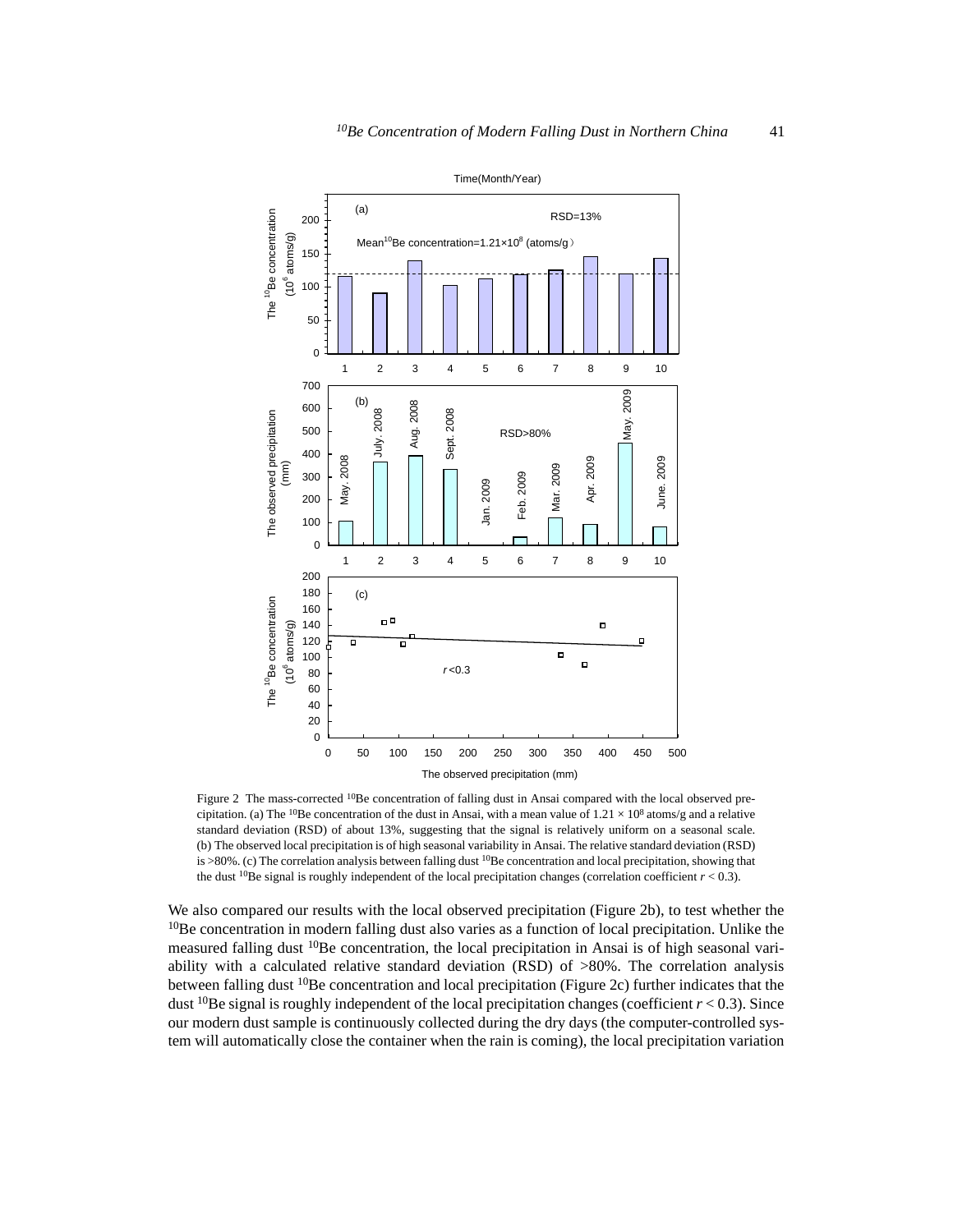42 *F Xian et al.*

does not show an obvious impact on the  $10Be$  concentration of falling dust. The measured falling dust  $^{10}$ Be concentration in Ansai can be considered to reflect the average  $^{10}$ Be contributions from the dust source region to the Chinese Loess Plateau.

Using <sup>10</sup>Be as an environmental tracer in terrestrial loess-paleosol systems is challenging in part because variations in 10Be concentration due to recycled dust, variations in precipitation, dust flux, or geomagnetic field are always tightly interwoven (e.g. Shen et al. 1992; Beer et al. 1993; Zhou et al. 2007a). The present work confirms the assumption made by Zhou et al. (2007a) that the adsorbed 10Be concentration in dust is relatively uniform.

## **ACKNOWLEDGMENTS**

The authors would like to express sincere thanks to the staff of Xi'an AMS Center for their strong support on laboratory analysis. This work was jointly supported by the Ministry of Science and Technology of China, the National Science Foundations of China, the West Light Project of the Chinese Academy of Sciences, and the MOST special fund for State Key Laboratory of Loess and Quaternary Geology. We sincerely thank Dr Du Chuanli for providing the rainfall observation data in Ansai County. We are also very grateful to 3 reviewers for their valuable comments.

## **REFERENCES**

- An ZS, Liu TS, Lu YC, Porter SC, Kukla G, Wu XH, Hua YM. 1990. The long-term paleomonsoon variation recorded by the loess-paleosol sequence in Central China. *Quaternary International* 7–8:91–5.
- An ZS, Kukla GJ, Porter SC, Xiao JL. 1991. Magnetic susceptibility evidence of monsoon variation on the Loess Plateau of central China during the last 130,000 years. *Quaternary Research* 36(1):29–36.
- Baumgartner S, Beer J, Wagner G, Kubik P, Suter M, Raisbeck GM, Yiou F. 1997. 10Be and dust. *Nuclear Instruments and Methods in Physics Research B* 123(1–4):296–301.
- Beer J, Shen CD, Heller F, Liu TS, Bonani G, Beate D, Suter M, Kubik PW. 1993. <sup>10</sup>Be and magnetic susceptibility in Chinese loess. *Geophysical Research Letters* 20(1):57–60.
- Frank M. 2000. Comparison of cosmogenic radionuclide production and geomagnetic field intensity over the last 200,000 years. *Philosophical Transactions of the Royal Society of London Series A* 358(1768):1089– 107.
- Gu ZY, Lal D, Southon J, Caffee MW, Guo ZT, Chen MY. 1996. Five million year 10Be record in Chinese loess and red-clay: climate and weathering relationships. *Earth and Planetary Science Letters* 144(1–2):273– 87.
- Heller F, Shen CD, Beer J, Liu XM, Liu TS, Bronger A, Suter M, Bonani G. 1993. Quantitative estimates of pedogenic ferromagnetic mineral formation in Chinese loess and palaeoclimatic implications. *Earth and Planetary Science Letters* 114(2–3):385–90.
- Korschinek G, Bergmaier A, Faestermann T, Gerstmann UC, Knie K, Rugel G, Wallner A, Dillmann I, Dollinger G, Lierse von Gostomskie C, Kossert K, Maiti

M, Poutivtsev M, Remmert A. 2010. A new value for the half-life of 10Be by heavy-ion elastic recoil detection and liquid scintillation counting. *Nuclear Instruments and Methods in Physics Research B* 268(2): 187–91.

- Lal D, Peters B. 1967. Cosmic ray produced radioactivity on earth. In: Sittle K, editor. *Handbook of Physics*. Volume 46/2. Berlin: Springer. p 551–612.
- Liu XD, Yin ZY, Zhang XY, Yang XC. 2004. Analyses of the spring dust storm frequency of northern China in relation to antecedent and concurrent wind, precipitation, vegetation, and soil moisture conditions. *Journal of Geophysical Research* 109(D16):D16210, doi: 10.1029/2004JD004615.
- McHargue LR, Damon PE. 1991. The global beryllium-10 cycle. *Reviews of Geophysics* 29(2):141–58.
- Shen CD, Beer J, Liu TS, Oeschger H, Bonani G, Suter M, Wölfli W. 1992. 10Be in Chinese loess. *Earth and Planetary Science Letters* 109(1–2):169–77.
- Shen CD, Beer J, Heller F, Kubik PW, Suter M, Liu TS. 2000. 10Be-susceptibility model and quantitative estimates of pedogenic ferromagnetic material flux in Chinese loess. *Nuclear Instruments and Methods in Physics Research B* 172(1–4):551–4.
- Shen CD, Beer J, Kubik PW, Sun WD, Liu TS, Liu KX. 2009. 10Be in desert sands, falling dust and loess in China. *Nuclear Instruments and Methods in Physics Research B* 268(7–8):1050–3.
- Xian F. 2007. The study of the data analysis for the past 80ka paleo-geomagnetic field tracing and paleoprecipitation reconstruction from 10Be in loess of China [PhD dissertation]. Beijing: Graduate University of Chinese Academy of Sciences.
- Xian F, An ZS, Wu ZK, Beck JW, Yu HG, Kang ZH,